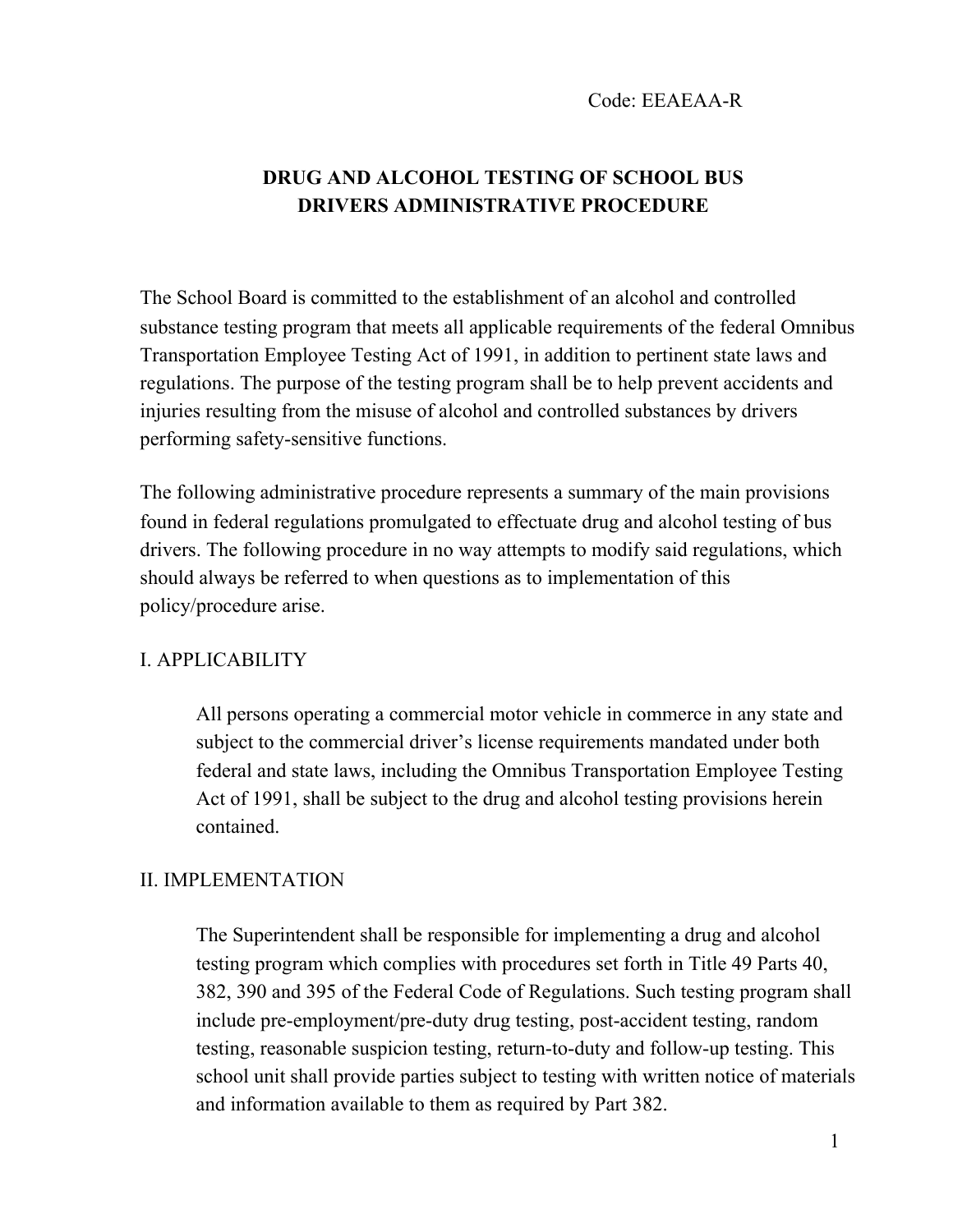## **DRUG AND ALCOHOL TESTING OF SCHOOL BUS DRIVERS ADMINISTRATIVE PROCEDURE**

[Bid specifications and contracts for transportation shall require that the contractor establish a drug and alcohol testing program which complies with federal regulations and that is acceptable to the Board.]

#### III. CONTROLLED SUBSTANCES

Controlled substances in this policy/procedure refer to those covered by the Omnibus Transportation Employee Testing Act of 1991, including marijuana, cocaine, opiates, amphetamines, phencyclidine (PCP), MDMA (Ecstasy) and 6- Acetylmorphone (heroin).

### IV. SAFETY-SENSITIVE FUNCTION

Safety-sensitive function(s) in this policy/procedure refer to functions defined in 49 CFR §382.107 and §395.2 (On-Duty Time, paragraphs (1) through (6)).

#### V. PROHIBITIONS

All drivers subject to this policy shall be prohibited from:

- A. Using any alcohol while on duty and four hours prior to going on duty;
- B. Possessing alcohol while on duty;
- C. Reporting for duty or remaining on duty while having an alcohol concentration of 0.02 or greater;
- D. Using any alcohol for eight hours following an accident, or until he/she undergoes a post-accident alcohol test, whichever occurs first;
- E. Refusing to submit to a required alcohol or controlled substance test(s);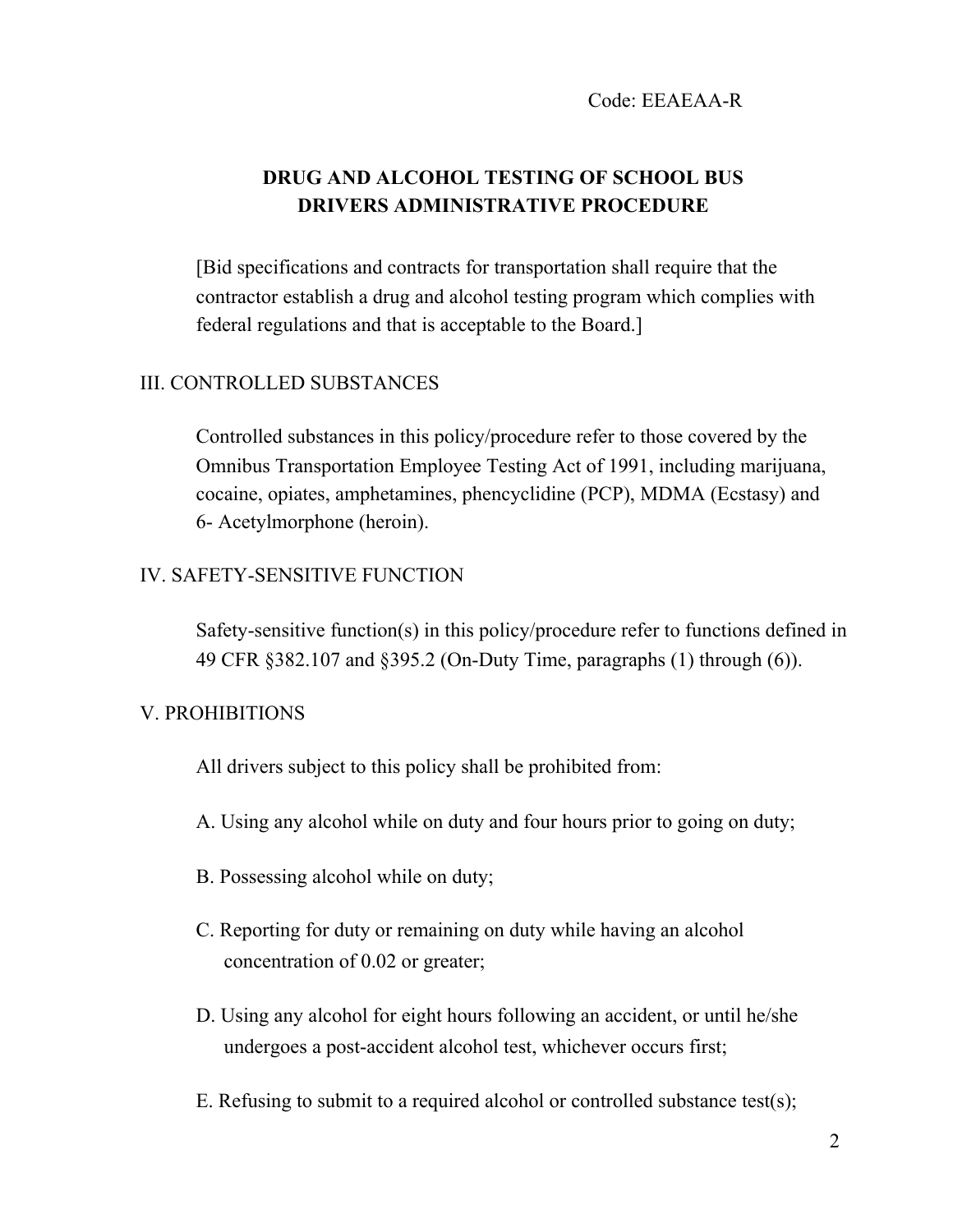# **DRUG AND ALCOHOL TESTING OF SCHOOL BUS DRIVERS ADMINISTRATIVE PROCEDURE**

- F. Reporting for duty or remaining on duty when using any controlled substance, except when use is pursuant to the instructions of a physician who advised the driver that the substance does not adversely affect the driver's ability to safely operate the vehicle; and
- G. Reporting for duty, remaining on duty, or performing a safety-sensitive function, if the driver tests positive for a controlled substance.

#### VI. REQUIRED TESTING

A. **Pre-Employment Testing.** Prior to the first time a driver performs a safety-sensitive function for the school unit, the driver shall undergo testing for controlled substances. However, no driver shall be subjected to pre- employment controlled substance testing prior to having been offered a

position. Employment is conditioned upon a verified negative controlled substance test result.

- B. **Post-Accident Testing.** As soon as practicable following an accident, each surviving driver will be subject to alcohol and controlled substance testing as follows:
	- 1. Any driver performing safety-sensitive functions with respect to the vehicle if the accident involved loss of human life;

2. Any driver who receives a citation under State or local law for a moving violation arising from the accident; and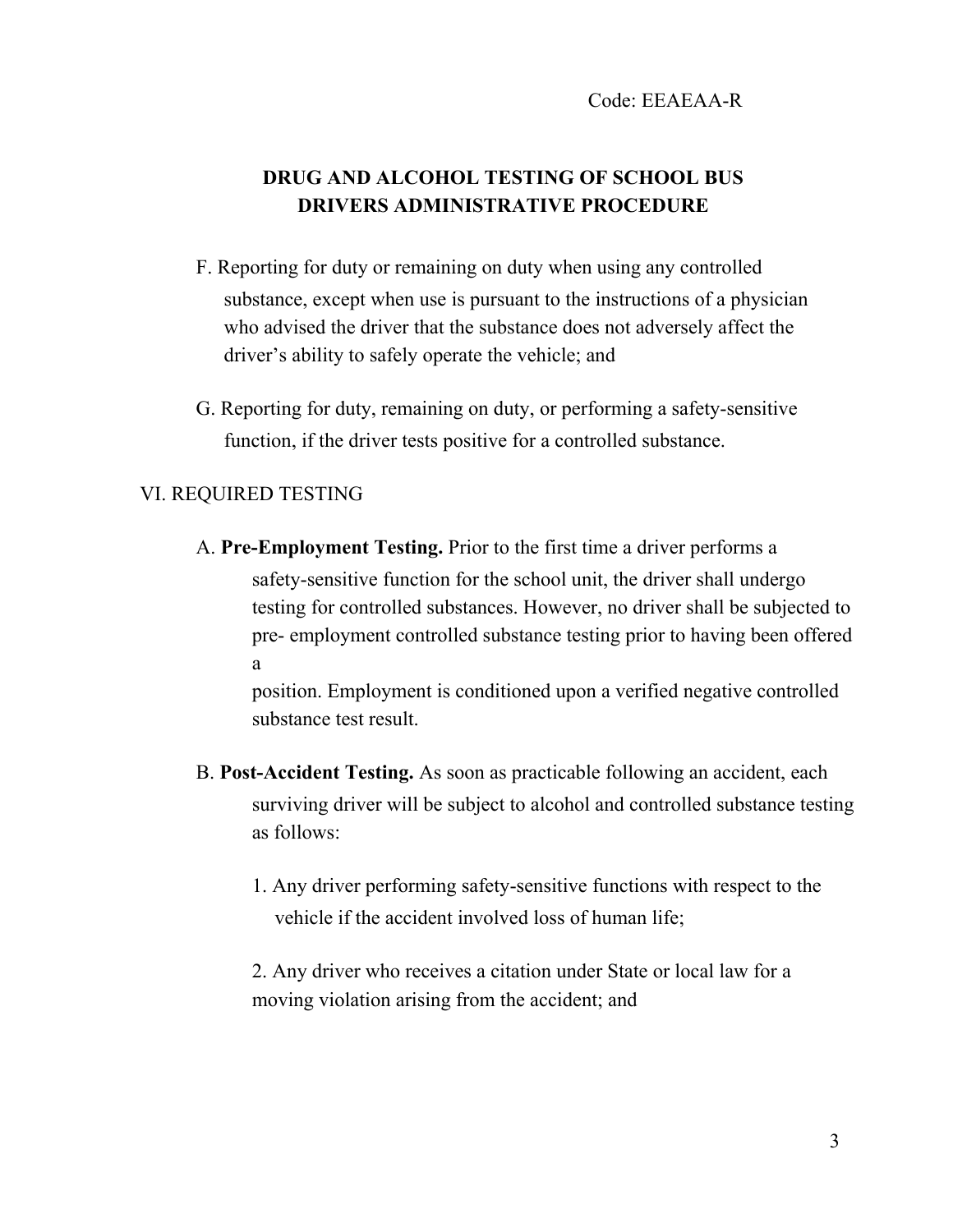## **DRUG AND ALCOHOL TESTING OF SCHOOL BUS DRIVERS ADMINISTRATIVE PROCEDURE**

- a. Causes bodily injury to a person who, as a result of the injury, immediately receives medical treatment away from the scene of the accident; or
- b. Should one or more motor vehicles incurring disabling damage as a result of the accident, require a motor vehicle to be transported away from the scene by a tow truck or other motor vehicle.
- 3. In addition, the following provisions will also apply.
	- a. **Alcohol.** If a test required under this section is not administered within two hours following the accident, the school unit shall prepare and maintain on file a record stating the reasons the test was not promptly administered. If a test is not administered within eight hours following the accident, the school unit shall cease attempts to administer the test and shall prepare and maintain the same record. Records shall be submitted to the Federal Motor Carrier Safety Administration (FMCSA) upon request of the Associate Administrator.
	- b. **Controlled Substances.** If a test required by this section is not administered within 32 hours following the accident, the school unit shall cease attempts to administer the test and shall prepare and maintain on file a record stating the reasons the test was not promptly administered. Records shall be submitted to the FHWA upon request of the Associate Administrator.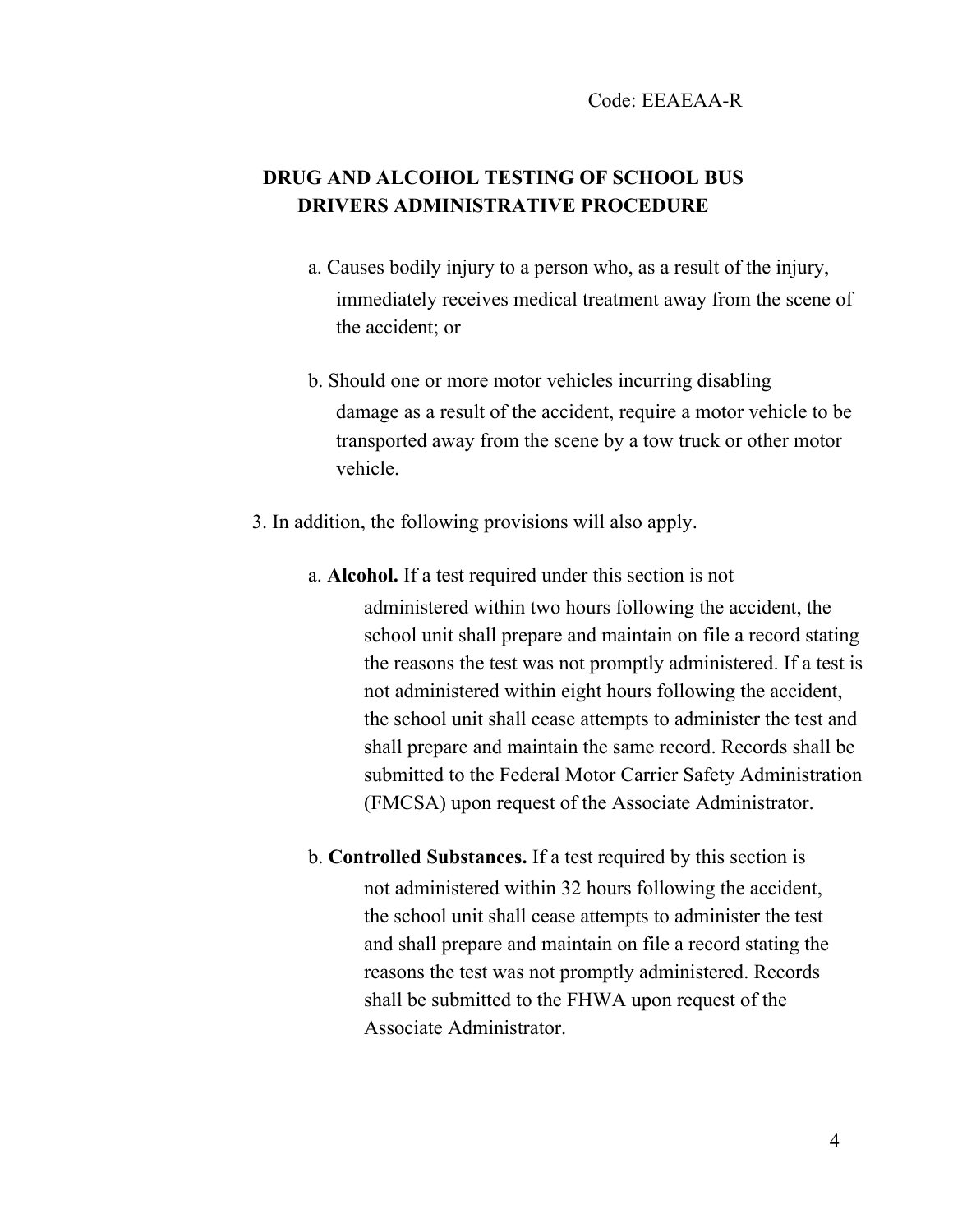# **DRUG AND ALCOHOL TESTING OF SCHOOL BUS DRIVERS ADMINISTRATIVE PROCEDURE**

C. **Random Testing.** All drivers subject to this policy/procedure will be subject to random and unannounced alcohol and controlled substance testing throughout the year. The minimum annual percentage rate for testing of bus drivers is as follows:

1. Random alcohol testing shall be a minimum of 10 percent of the number of driver positions each selection period; and

2. Random controlled substance testing shall be a minimum of 50 percent of the number of driver positions each selection period.

[If the school unit conducts random testing for alcohol and/or controlled substances through a consortium, the number of drivers to be tested may be calculated for each individual school unit or may be based on the total number of drivers covered by the consortium who are subject to random testing at the same minimum annual percentage rate under 49 CFR Part 382 or any Department of Transportation random testing rule.]

### D. **Reasonable Suspicion Testing.** All drivers subject to this

policy/procedure shall submit to alcohol and controlled substance testing when the employer has reasonable suspicion to believe that the driver has violated the prohibitions found in Part V. of this procedure, with the exception of Part V. B. regarding alcohol possession. The school unit shall base its determination that reasonable suspicion exists requiring the driver to undergo such testing on observations concerning appearance, behavior, speech or body odors of the driver. When controlled substances are at issue, observations may include indications of the chronic and withdrawal effects of controlled substances.

In addition, the following provisions also apply.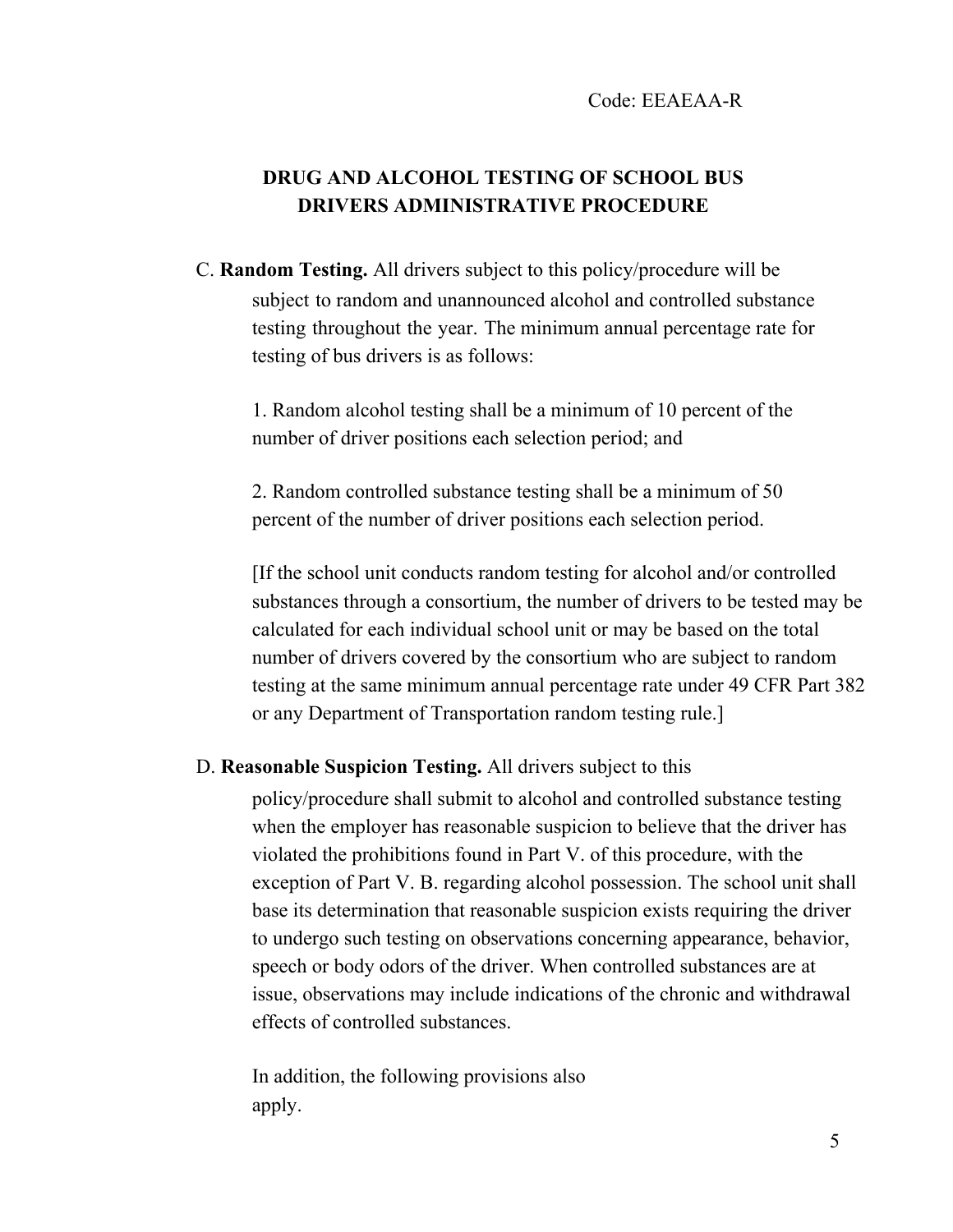## **DRUG AND ALCOHOL TESTING OF SCHOOL BUS DRIVERS ADMINISTRATIVE PROCEDURE**

- 1. **Alcohol.** Alcohol testing will be performed only if the aforementioned observations are made during, just preceding, or just after the period of the work day that the driver is required to be in compliance with this policy/procedure. If a test required under this section is not administered within two hours following the reasonable suspicion determination, the school unit shall prepare and maintain on file a record stating the reasons the test was not promptly administered. If a test required under this section is not administered within eight hours following a determination that reasonable suspicion exists, the school unit shall cease attempts to administer an alcohol test and shall state in the record reasons for not administering the test. The school unit shall submit to the FMCSA records of tests required by this section that were not completed within eight hours according to the mandates of 49 CFR §382.307 (3).
- 2. **Controlled Substances.** The school unit shall, within 24 hours or before the results of the controlled substances test are released, whichever is earlier, create a written record of the observations leading to a controlled substances test which shall be signed by the supervisor or school unit official making said observations.
- E. **Return-to-Duty Testing.** Prior to returning to duty requiring the performance of safety-sensitive functions when a driver has engaged in conduct prohibited under this policy/procedure, the driver shall undergo a return-to-duty alcohol and/or controlled substances test(s) as appropriate.

Drivers found to have engaged in prohibited conduct under the alcohol provisions of this policy/procedure will not be permitted to return to duty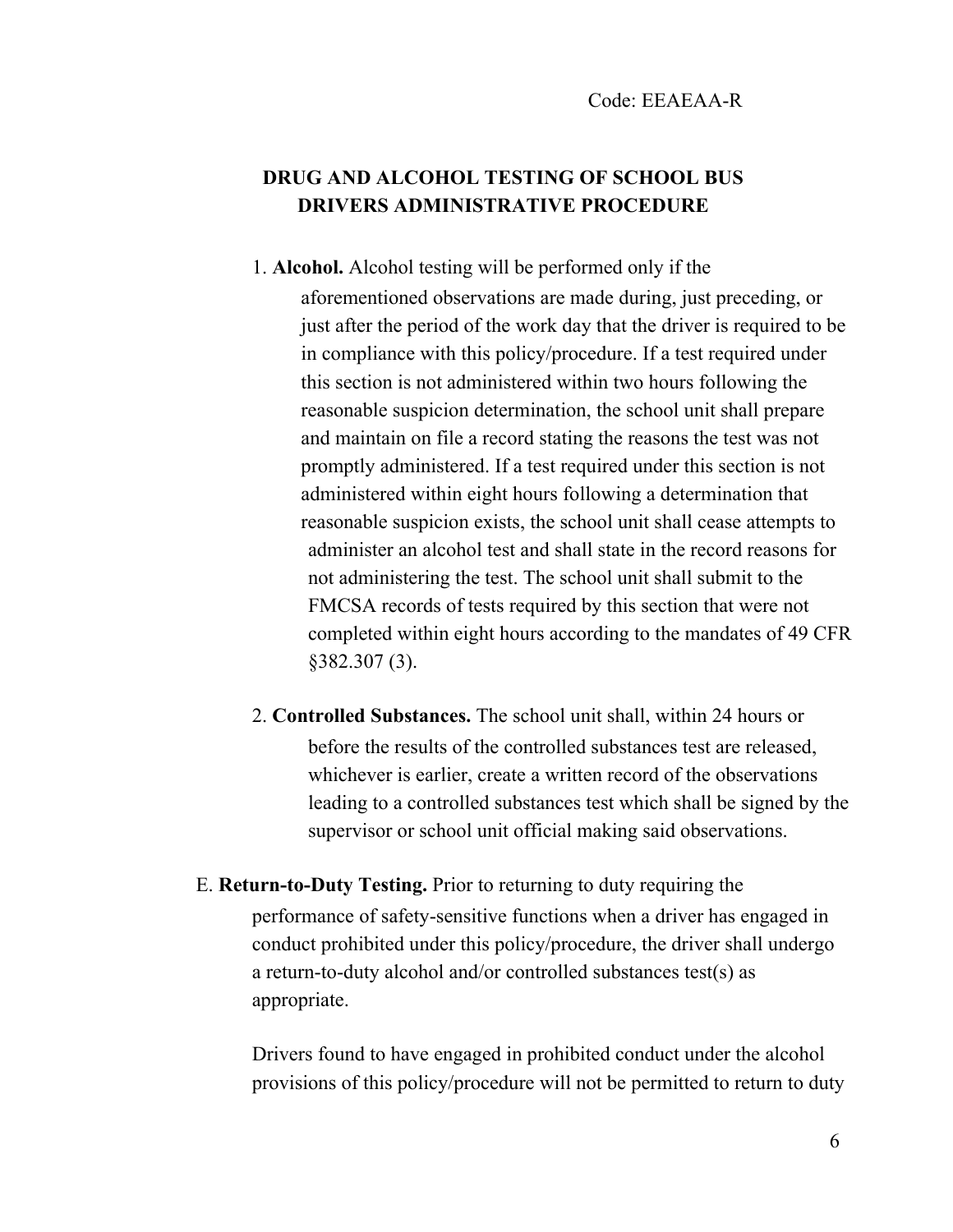## **DRUG AND ALCOHOL TESTING OF SCHOOL BUS DRIVERS ADMINISTRATIVE PROCEDURE**

unless the subsequent alcohol test reveals a result less than or consistent

with federal and state standards. In cases involving controlled substances, a **verified negative** result is necessary before a driver may return to duty.

F. **Follow-up Testing.** In the event that a driver has been found to have been in violation of the prohibitions herein contained and is identified as requiring assistance in resolving problems associated with alcohol and/or controlled substances, the school unit shall require the driver to submit to at least six unannounced follow-up alcohol and/or controlled substances tests during the first 12 months after returning to duty. Follow-up tests will be unannounced and may continue for up to 60 months after returning to duty. Follow-up alcohol testing shall be conducted only when the driver is performing, just before, or just after ceasing to perform safety-sensitive functions.

### VII. REFUSAL TO SUBMIT TO TESTING

All drivers who are required by federal regulations to submit to drug/alcohol testing must do so immediately upon being directed to submit to the test(s). A driver's refusal to submit to testing will subject the driver to immediate removal from the performance of safety-sensitive functions. In addition, failure to comply with Federal regulations or this procedure is grounds for disciplinary action up to and including dismissal. Any of the following actions on the part of a driver constitutes a refusal to submit to a test:

A. Failure to provide adequate specimens/samples of substance(s) undergoing testing, including but not limited to breath and urine, without a valid medical reason;

B. Engaging in conduct which obstructs the testing process; and

C. Refusal by an employee to complete and sign testing forms.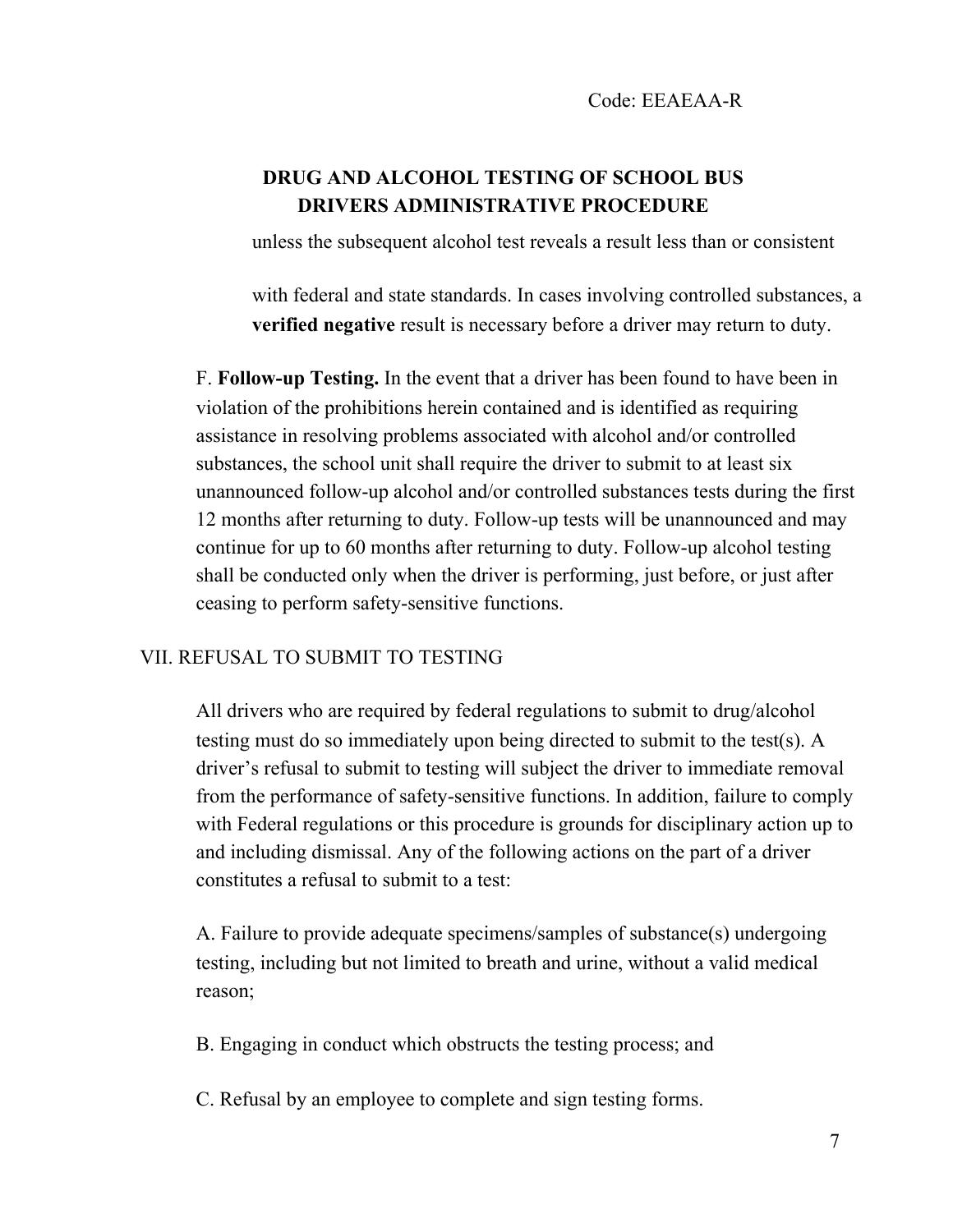## **DRUG AND ALCOHOL TESTING OF SCHOOL BUS DRIVERS ADMINISTRATIVE PROCEDURE**

### VIII. TRAINING FOR SUPERVISORS

This school unit will assign persons who will be designated to determine whether reasonable suspicion exists to require a driver to undergo testing under Part 382, with at least 60 minutes of training on alcohol misuse and receive at least an additional 60 minutes of training on controlled substances. Training shall cover the physical, behavioral, speech, and performance indicators of probable alcohol misuse and use of controlled substances.

#### IX. ENFORCEMENT

This school unit, in its independent authority as an employer, shall subject any driver who violates this policy/administrative procedure or Federal regulations to potential disciplinary action up to and including dismissal, except to the extent that any state law or collective bargaining agreement requires otherwise.

In addition, any driver who refuses to submit to a post-accident, random, reasonable suspicion, return-to-duty or follow-up test(s) shall not perform or continue to perform safety-sensitive functions.

Furthermore, no driver tested and found to have an alcohol concentration of 0.02 or greater but less than 0.04 shall perform or continue to perform safety-sensitive functions including driving a commercial motor vehicle until the start of the driver's next regularly scheduled duty period, but not less than 24 hours after the test was administered.

#### X. RECORDS

Employee drug and alcohol tests and results shall be maintained under strict confidentiality in a secure location with controlled access and released only in accordance with law. A driver, upon written request, shall receive copies of any records pertaining to his/her use of drugs or alcohol, including any records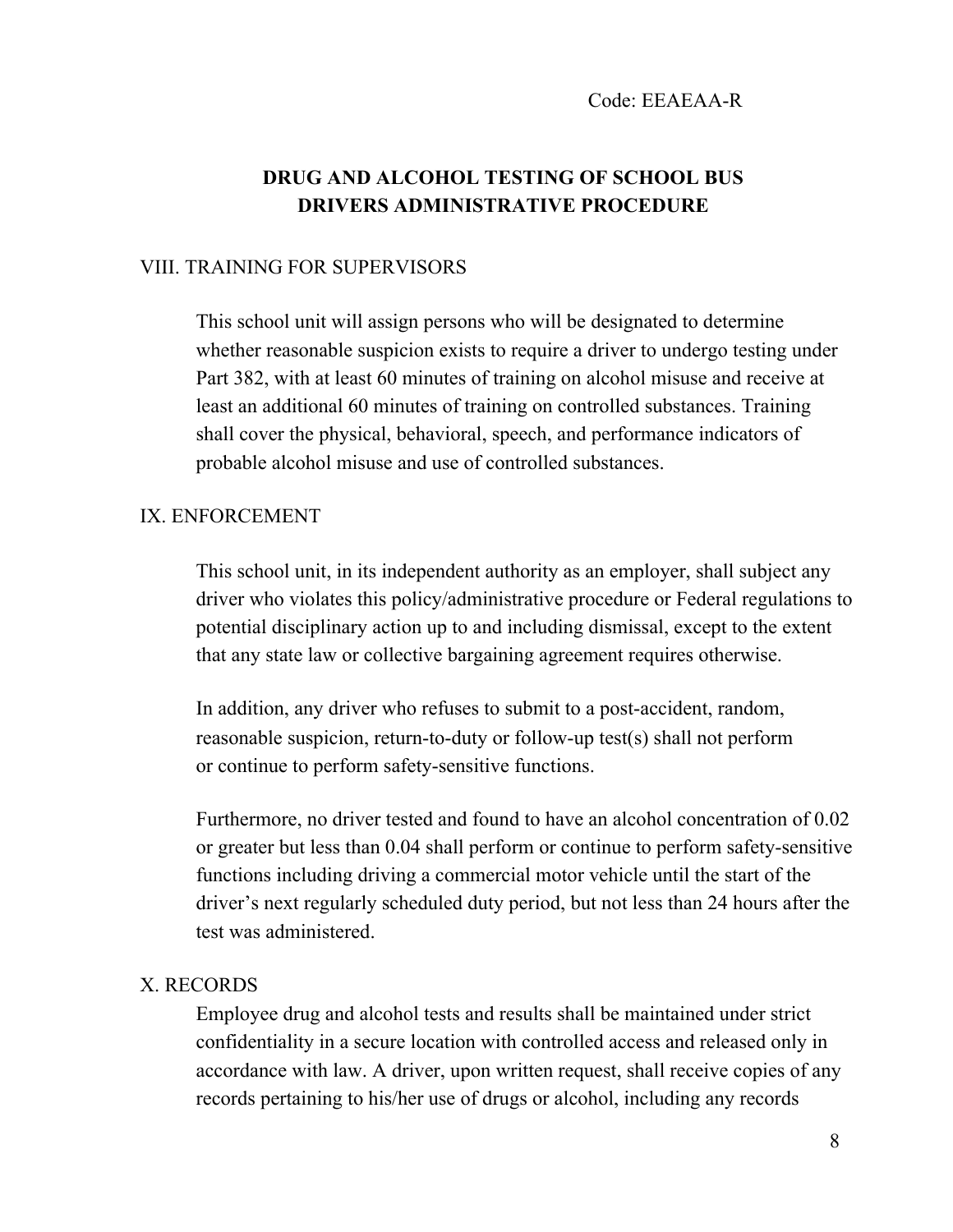## **DRUG AND ALCOHOL TESTING OF SCHOOL BUS DRIVERS ADMINISTRATIVE PROCEDURE**

pertaining to his/her drug tests. Records shall be made available to subsequent employers or other identified persons only when expressly requested in writing by the driver.

### XI. NOTIFICATIONS

Each driver shall receive educational materials prior to the school unit's commencement of alcohol and controlled substances testing. Such material will explain the requirements of the Code of Federal Regulations, Title 49 Part 382, and contain a copy of the Board's policy and administrative procedures for meeting these requirements. Representatives of employee organizations shall be notified of the availability of this information. The school unit shall also include in the package of informational material submitted to each driver, a statement certifying that he/she has received the informational material. The school unit shall maintain the original signed copy of the statement on file.

In addition to the aforementioned items, the school unit shall also make available to drivers and representatives of employee organizations information which shall identify:

A. The person designated by the school unit to answer questions about the material;

B. The procedures that will be used to test for the presence of alcohol and controlled substances; protect the driver and the integrity of the testing processes, safeguard the validity of the test results, and ensure that those results are attributed to the correct driver;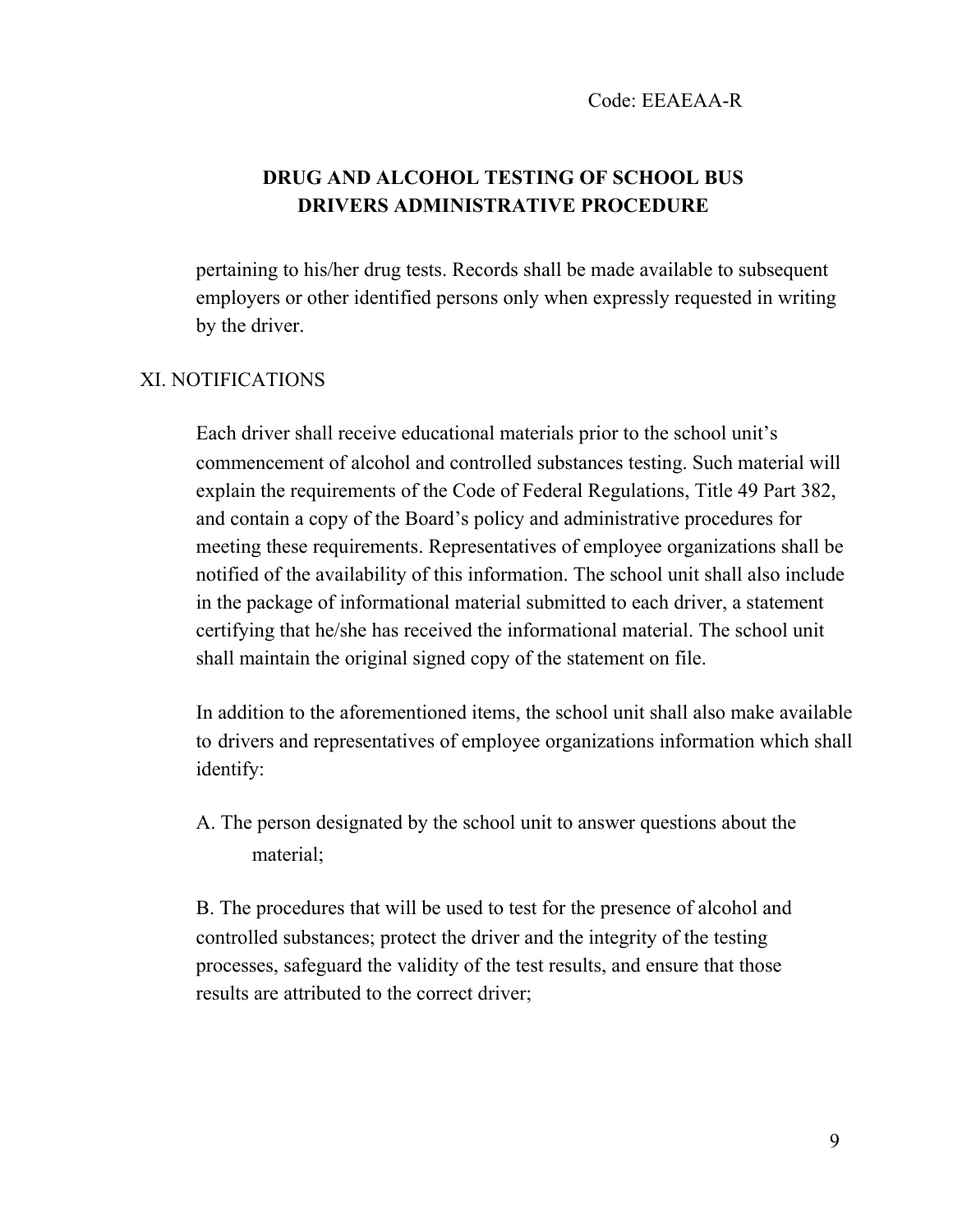# **DRUG AND ALCOHOL TESTING OF SCHOOL BUS DRIVERS ADMINISTRATIVE PROCEDURE**

C. Information concerning the effects of alcohol and controlled substances on an individual's health, work, and personal life; signs and symptoms of an alcohol or a controlled substance(s) problem (the driver's or co-worker's); and available methods of intervening when an alcohol or controlled substances problem is suspected, including confrontation, referral to any employee assistance program and/or referral to management; and

[D. Post-accident procedures that will make it possible for a driver to comply with post-accident testing before any driver operates a commercial vehicle.]

[This school unit shall also make available the following information:

- A. The results of pre-employment controlled substance test(s) if the applicant requests such results within 60 calendar days of being notified of the disposition of the employment application; and
- B. The results of random, reasonable suspicion and post-accident drug tests if the results are verified positive. The school unit shall also tell the driver which controlled substance(s) was verified as positive.]

### XII. CONTROLLED SUBSTANCES

Drivers shall inform their supervisors if at any time they are using a controlled substance that their physician has prescribed for therapeutic purposes. Such substance may be used in conjunction with duty only if the physician has advised the driver that it will not adversely affect his/her ability to safely operate a commercial motor vehicle.]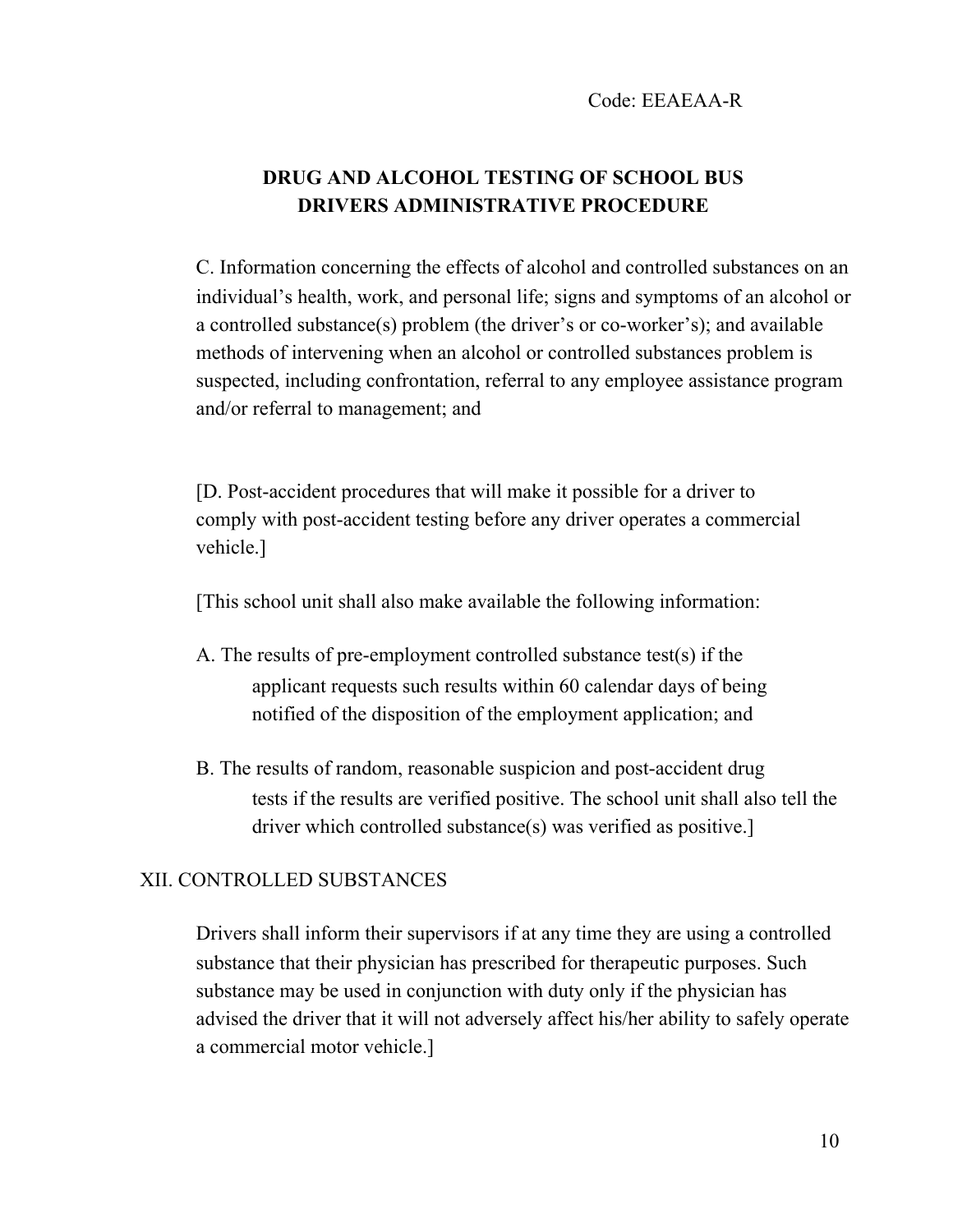# **DRUG AND ALCOHOL TESTING OF SCHOOL BUS DRIVERS ADMINISTRATIVE PROCEDURE**

### XIII. REFERRAL, EVALUATION, AND TREATMENT

- A. **Referral.** A driver who has engaged in conduct prohibited by this policy/procedure shall be advised by the school unit of resources available to the driver in evaluating and resolving problems associated with the misuse of alcohol and use of controlled substances. The information the bus driver receives will include: names, addresses, and telephone numbers of substance abuse professionals, counseling and treatment programs, in addition to information relating to his/her responsibility with regard to payment of such services.
- B. **Evaluation/Treatment.** A driver who engages in such prohibited conduct shall be evaluated by a substance abuse professional who shall determine what assistance or treatment the employee needs in resolving controlled substance(s) use.

### XIV. RETURN TO DUTY

If a school unit has not discharged a driver due to his/her engagement in prohibited conduct under this policy/procedure, the bus driver must, prior to returning to safety-sensitive duties:

A. Undergo return-to-duty testing and obtain an alcohol concentration level of less than 0.02 and/or a verified negative test for controlled substances;

B. Have been evaluated by a substance abuse professional; and

C. Have followed prescribed and/or recommended treatment.